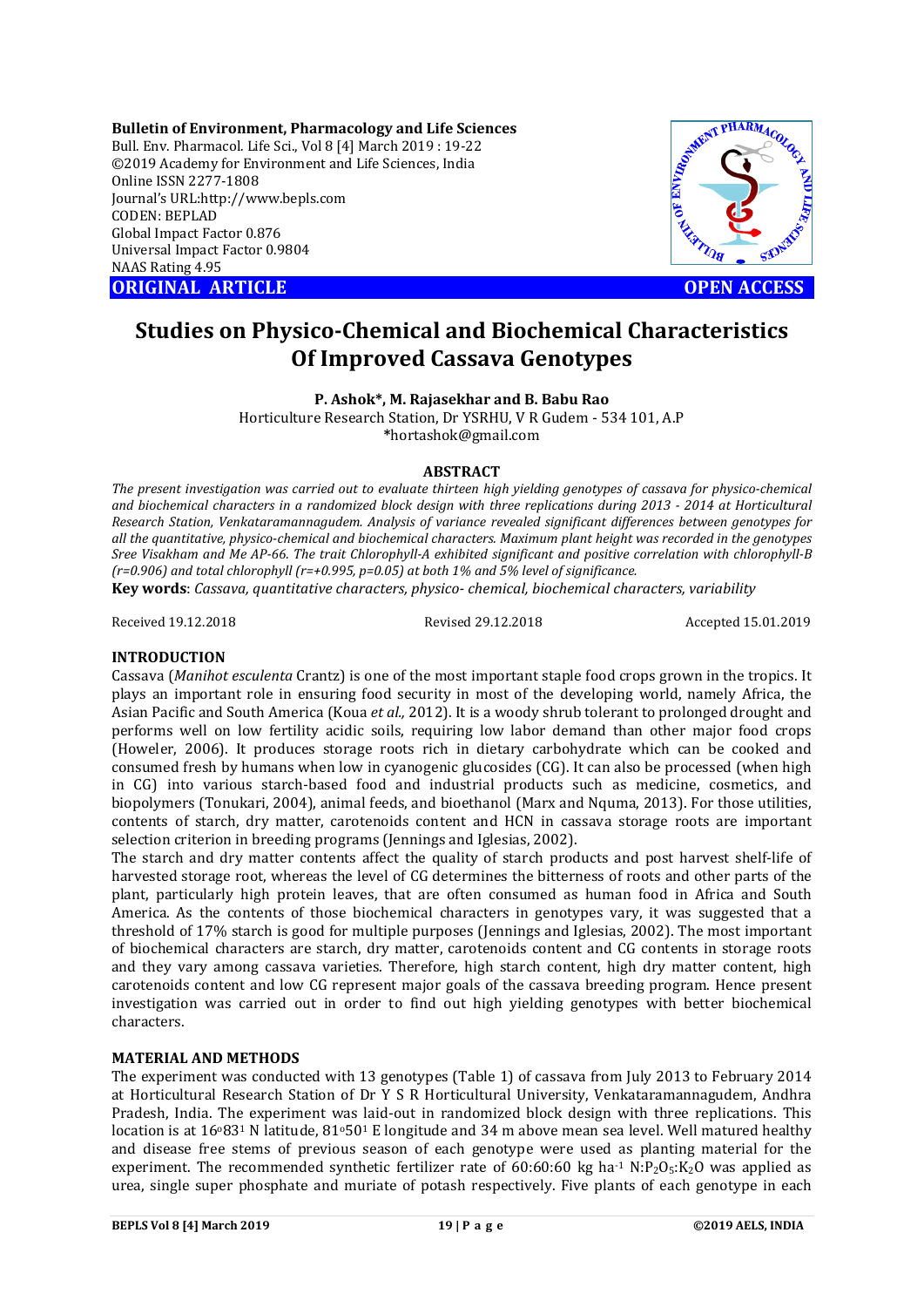#### **Ashok** *et al*

replication were randomly chosen and labeled for recording the observations. All the six quantitative observations namely plant height, stem girth, tuber number, tuber girth, tuber length and tuber yield per hectare were recorded as per the descriptors for cassava suggested by Fukuda *et al*. (2010) and the pooled data was subjected to statistical analysis.

## **SAMPLES PREPARATION:**

The roots of thirteen cassava genotypes were obtained from nine months old plants grown at Horticultural Research Station, Dr.Y.S.R. Horticultural University, Venkataramannagudem. The fresh roots were washed, peeled manually and cut into small pieces with a knife. The pieces were thoroughly washed and grated finely with a kitchen chopper. The paste obtained was homogenized and stored in portions of 250 g in aseptic polyethylene bags at -18°C until analysis. All reagents used were of analytical grade.

# **Physico-chemical and biochemical characterization:**

The percentage of starch content was determined by using the method outlined by Mc Cready *et al*. (1950). The hydrogen cyanide (HCN) content in tubers was estimated by the method described by Indira and Sinha (1969). Vitamin A and carotenoids contents were evaluated using the spectronic method of Rougereau (1981), reducing and total sugars were evaluated by the methods of Bernfeld (1955) and Dubois *et al.* (1956) respectively.

**Statistical analysis:** The data analysis was conducted using O.P.STAT. For physico-chemical and biochemical parameters, simple statistic analysis was used to get means and standard deviations.

# **RESULTS AND DISCUSSION**

# **Quantitative characteristics**

Analysis of variance revealed significant differences  $(P < 0.05)$  among the genotypes for all the quantitative characters (Table 1). In the present investigation, maximum plant height was recorded in Sree Visakham (346.1 cm) followed by Me Ap-66 (338.8 cm), whereas the minimum plant height was recorded in Me Ap-30 (255.3 cm). Highest stem girth was observed in Me Ap-63 (12.3 cm) followed by Me Ap-21 (11.20 cm). In contrast, the lowest stem girth was observed in Me Ap-30 (9.10 cm). Highest number of tubers was observed in Me Ap-13 (12.5) followed by Me Ap-66 (12.0) whereas Me Ap-63 recorded the lowest number of tubers (6.2). Maximum tuber length (45.3 cm) was found in the genotype Me Ap-8 followed by Me Ap-66 (43.9 cm). Tuber girth was recorded in Me Ap-66 (21.0 cm) followed by Me Ap-8 (19.5 cm). The genotype Me Ap-8 was recorded highest tuber yield per hectare (36.8 t/ha) followed by Me Ap-21(35.8 t ha<sup>-1</sup>) while it was recorded lowest in Me Ap-63 (12 t ha<sup>-1</sup>). A wide range of variations for different quantitative traits had also been reported in cassava by various workers [16, 17, 1, 2, 13,, 3, 14].

| S.No         | Entry/<br><b>Variety</b> | <b>Plant height</b><br>(cm) | Stem girth<br>(cm) | Tuber No. | <b>Tuber length</b><br>(cm) | Tuber girth<br>(cm) | <b>Tuber vield</b><br>(t/ha) |
|--------------|--------------------------|-----------------------------|--------------------|-----------|-----------------------------|---------------------|------------------------------|
| $\mathbf{1}$ | Me Ap-8                  | 328.2                       | 10.7               | 11.8      | 45.3                        | 19.5                | 36.8                         |
| 2            | Me Ap-21                 | 336.6                       | 11.2               | 9.5       | 40.3                        | 18.4                | 35.8                         |
| 3            | Me Ap-23                 | 272.9                       | 9.3                | 10.7      | 32.7                        | 17.5                | 18.0                         |
| 4            | Me Ap-24                 | 278.7                       | 10.3               | 9.5       | 33.3                        | 16.5                | 17.2                         |
| 5            | Me Ap-13                 | 327.0                       | 9.9                | 12.5      | 31.2                        | 17.2                | 20.7                         |
| 6            | Me Ap-18                 | 325.1                       | 9.3                | 10.5      | 32.9                        | 17.1                | 19.4                         |
| 7            | Me Ap-20                 | 287.3                       | 10.1               | 11.0      | 31.9                        | 18.8                | 26.8                         |
| 8            | Me Ap-30                 | 255.3                       | 9.1                | 9.7       | 31.9                        | 17.5                | 20.8                         |
| 9            | Me Ap-31                 | 267.4                       | 9.7                | 9.5       | 28.5                        | 16.1                | 19.5                         |
| 10           | Me Ap-63                 | 292.9                       | 12.3               | 6.2       | 32.1                        | 12.3                | 12.0                         |
| 11           | S.Visakham               | 346.1                       | 10.6               | 9.8       | 41.3                        | 17.7                | 20.5                         |
| 12           | Me Ap-65                 | 338.3                       | 9.4                | 10.7      | 40.8                        | 17.8                | 27.6                         |
| 13           | Me Ap-66                 | 338.8                       | 9.7                | 12.0      | 43.9                        | 21.0                | 34.9                         |
|              | $CD (P=0.05)$            | 41.3                        | 1.1                | 2.1       | 7.4                         | 1.8                 | 8.64                         |
|              | $CV\%$                   | 7.9                         | 6.2                | 12.0      | 12.2                        | 6.3                 | 19.0                         |

**Table 1: Quantitative characteristics of thirteen cassava genotypes**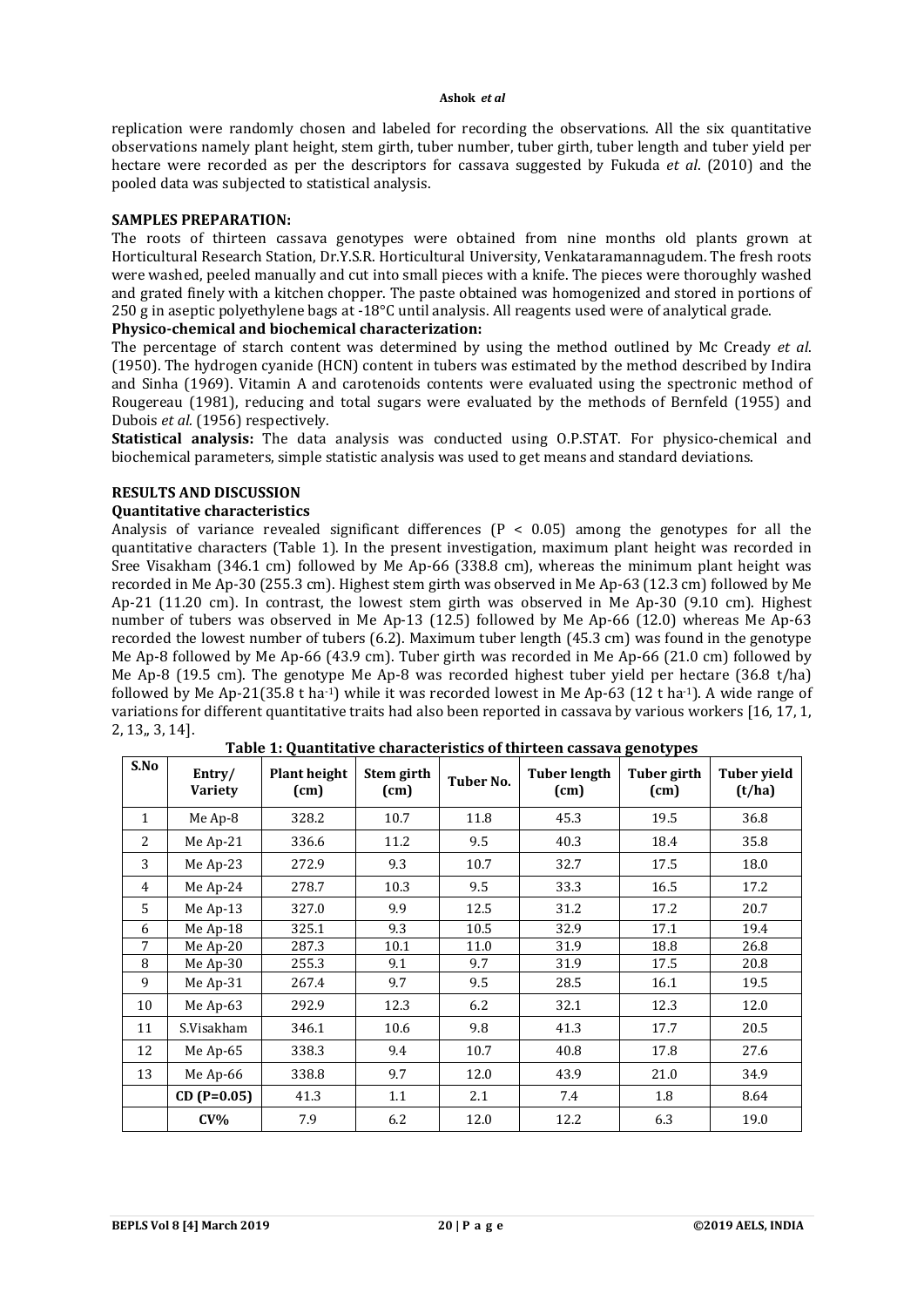#### **Ashok** *et al*

| .<br>S.No      | Genotype      | Chlorophyll-A<br>(3/3) | Chlorophyll-B<br>$\frac{3}{2}$ | Chlorophyll<br>(mg/g)<br>Total | Reducing<br>Sugars (%) | Non-Reducing<br>Sugar (%) | $\begin{bmatrix} 6\% \end{bmatrix}$ Total Sugars | Starch $\begin{pmatrix} 0/6 \\ 0/6 \end{pmatrix}$ | .co or thirteen cabba+a<br>(undd)<br>HCN | (3001/3m)<br>Protein | $5^{\circ}$<br><b>B-Carotene</b><br>(3001/3m) | lotal carotenoid<br>(mg/100g) |
|----------------|---------------|------------------------|--------------------------------|--------------------------------|------------------------|---------------------------|--------------------------------------------------|---------------------------------------------------|------------------------------------------|----------------------|-----------------------------------------------|-------------------------------|
| $\mathbf{1}$   | Me Ap-8       | 1.16                   | 0.46                           | 1.65                           | 2.35                   | 2.45                      | 4.80                                             | 27.0                                              | 42.8                                     | 3.2                  | 0.92                                          | 4.30                          |
| 2              | Me Ap-21      | 1.20                   | 0.39                           | 1.67                           | 2.70                   | 2.45                      | 5.15                                             | 24.7                                              | 29.2                                     | 2.0                  | 1.02                                          | 3.45                          |
| 3              | Me Ap-23      | 1.19                   | 0.51                           | 1.65                           | 2.83                   | 3.57                      | 6.40                                             | 28.0                                              | 50.5                                     | 2.5                  | 0.87                                          | 4.55                          |
| 4              | Me Ap-24      | 1.33                   | 0.49                           | 1.96                           | 2.05                   | 3.90                      | 5.95                                             | 25.0                                              | 37.4                                     | 3.3                  | 1.02                                          | 5.00                          |
| 5              | Me Ap-13      | 1.33                   | 0.58                           | 1.89                           | 2.33                   | 4.32                      | 6.65                                             | 26.5                                              | 80.0                                     | 3.3                  | 0.97                                          | 6.45                          |
| 6              | Me Ap-18      | 1.30                   | 0.55                           | 1.83                           | 2.95                   | 2.20                      | 5.15                                             | 23.2                                              | 44.9                                     | 1.3                  | 0.99                                          | 5.55                          |
| $\overline{7}$ | Me Ap-20      | 1.78                   | 0.69                           | 2.50                           | 2.70                   | 3.20                      | 5.90                                             | 27.3                                              | 42.7                                     | 1.6                  | 0.55                                          | 2.80                          |
| 8              | Me Ap-30      | 1.50                   | 0.57                           | 2.10                           | 2.65                   | 3.03                      | 5.68                                             | 26.1                                              | 50.8                                     | 1.9                  | 0.91                                          | 4.10                          |
| 9              | Me Ap-31      | 1.40                   | 0.50                           | 1.98                           | 3.17                   | 2.93                      | 6.10                                             | 25.0                                              | 99.2                                     | 2.0                  | 0.67                                          | 2.95                          |
| 10             | Me Ap-63      | 1.33                   | 0.60                           | 1.96                           | 2.90                   | 4.20                      | 7.10                                             | 28.7                                              | 76.8                                     | 3.8                  | 0.97                                          | 4.65                          |
| 11             | S.Visakham    | 1.92                   | 0.78                           | 2.76                           | 3.00                   | 3.83                      | 6.83                                             | 26.0                                              | 56.4                                     | 1.9                  | 0.77                                          | 2.85                          |
| 12             | Me Ap-65      | 1.70                   | 0.58                           | 2.36                           | 2.40                   | 2.45                      | 4.85                                             | 27.2                                              | 99.4                                     | 2.2                  | 0.97                                          | 3.35                          |
| 13             | Me Ap-66      | 1.78                   | 0.76                           | 2.46                           | 2.55                   | 3.35                      | 5.90                                             | 23.5                                              | 103.6                                    | 2.0                  | 0.92                                          | 3.65                          |
|                | $CD (P=0.05)$ | 0.39                   | 0.11                           | 0.49                           | 0.31                   | 0.85                      | 0.80                                             | 0.70                                              | 13.3                                     | 0.6                  | 0.11                                          | 0.54                          |
|                | $CV\%$        | 16.2                   | 11.66                          | 14.19                          | 7.02                   | 15.81                     | 8.09                                             | 1.6                                               | 12.6                                     | 16.5                 | 7.68                                          | 7.77                          |

**Table 2: Physico-chemical and biochemical characteristics of thirteen cassava genotype**

**Table 3: Pearson's correlation between physico-chemical and biochemical characteristics of thirteen cassava genotypes**

|                          | Chlorophyll- | Chlorophyll- | <b>Total</b> | $\mathbf{r}$<br>- - J F -<br>Reducing | <b>Non</b>    | <b>Total</b> | <b>Starch</b> | $\beta$ - |
|--------------------------|--------------|--------------|--------------|---------------------------------------|---------------|--------------|---------------|-----------|
|                          | A            | B            | Chlorophyll  | sugars                                | reducing      | sugars       |               | Carotene  |
|                          |              |              |              |                                       | <b>SHOATS</b> |              |               |           |
| Chlorophyll-A            | 1.000        |              |              |                                       |               |              |               |           |
| Chlorophyll-B            | $0.906**$    | 1.000        |              |                                       |               |              |               |           |
| Total                    | $0.995**$    | $0.944**$    | 1.000        |                                       |               |              |               |           |
| Chlorophyll              |              |              |              |                                       |               |              |               |           |
| Reducing                 | $-0.096$     | $-0.189$     | $-0.118$     | 1.000                                 |               |              |               |           |
| sugars                   |              |              |              |                                       |               |              |               |           |
| Non reducing             | 0.190        | 0.073        | 0.166        | 0.109                                 | 1.000         |              |               |           |
| sugars                   |              |              |              |                                       |               |              |               |           |
| <b>Total sugars</b>      | 0.144        | 0.007        | 0.115        | 0.414                                 | $0.950**$     | 1.000        |               |           |
| <b>Starch</b>            | 0.052        | $-0.022$     | 0.037        | $-0.144$                              | $0.650*$      | 0.550        | 1.000         |           |
| <b><i>B-Carotene</i></b> | $-0.460$     | $-0.341$     | $-0.439$     | $-0.145$                              | $-0.366$      | $-0.380$     | 0.039         | 1.000     |
| <b>Total</b>             | $-0.563*$    | $-0.485$     | $-0.553$     | $-0.195$                              | $-0.298$      | $-0.334$     | 0.130         | $0.966**$ |
| <b>Carotenoides</b>      |              |              |              |                                       |               |              |               |           |

Note-\*\*5% level of significance, \*1% level of significance, NB: Significant correlations are marked bold **Physico-chemical and biochemical characteristics**

The data pertaining to the physico-chemical and biochemical characters are given in Table 2. In all the genotypes the nutritional characteristics varied between chlorophyll-A (1.16 – 1.92 mg g-1), chlorophyll-B  $(0.39-0.78 \text{ mg g}^{-1})$ , total chlorophyll  $(1.65-2.76 \text{ mg g}^{-1})$ , reducing sugars  $(2.05-3.17 \%)$ , non-reducing sugars (2.20-4.32%), total sugars (4.80-7.10 %), starch (23.2-28.7 %), HCN (29.2-103.6 ppm), protein (1.3-3.8 mg. 100g-1), β-Carotene (0.55-1.02 mg. 100g-1) and total carotenoids (2.80-6.45 mg. 100g-1). ANOVA revealed significant differences between the genotypes (Table 2). The highest content were registered by genotypes Sree Visakham for Chl-A (1.92 mg/g), Chl-B (0.78 mg/g), total chlorophyll (2.76 mg/g) and total sugars (6.83 %), Me Ap-31 for reducing sugars (3.17 %), Me Ap-13 for non-reducing sugar (4.32 %) and Me Ap-63 for total carotenoids (7.10 mg/100g) and for starch (28.7 %) and protein (3.8 mg/100g) and Me Ap-21, Me Ap-23 for β-Carotene (1.02 mg/100g).

# **Correlation**

The trait Chlorophyll-A exhibited significant and positive correlation with chlorophyll-B (r=0.906) and total chlorophyll (r=+0.995, p=0.05) at both 1% and 5% level of significance (Table 3) whereas it showed